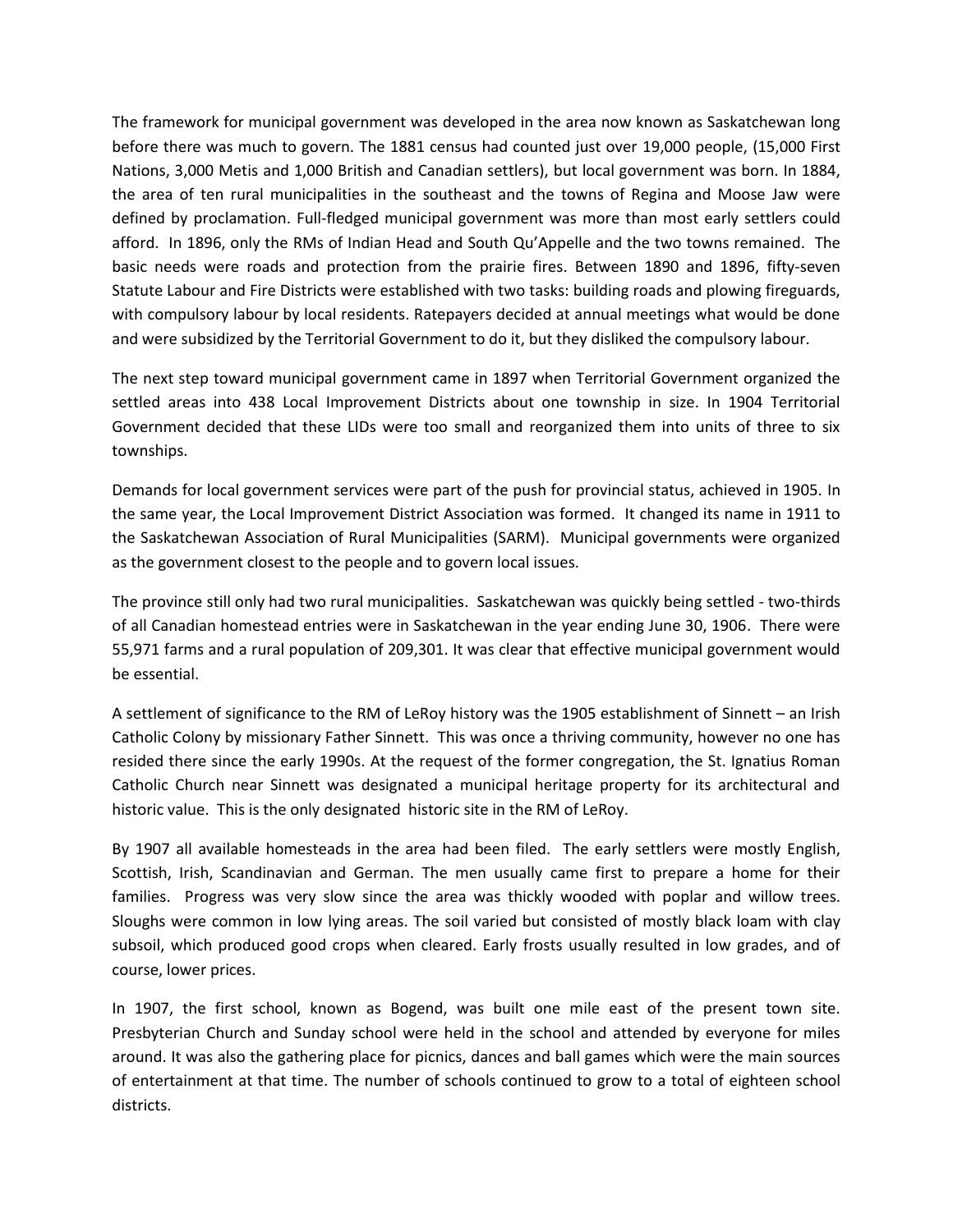In 1908, Saskatchewan Legislature passed *The Rural Municipality Act*, which divided the province into "territorial units" of nine townships. Ratepayers were to decide whether to become a rural municipality, with full municipal power, or remain a Local Improvement District. At the end of 1909, 18 days after *The Rural Municipality Act* came into effect, there were 74 RMs in Saskatchewan. There had been two the year before. Today there are 296 Rural Municipalities in the province.

The Rural Municipality Act gave elected councils vast responsibilities: public health and prevention of the spread of contagious diseases, nuisance grounds, cemeteries, aid to build and maintain hospitals, aid to needy residents, planting and caring for public trees, ensuring honest weights and measures, preventing cruelty to animals, controlling dogs, carrying out the Wolf Bounty Act, preventing prairie fires, licensing pedlars, regulating storage of gunpowder, regulating steam engines, granting aid to agricultural societies, census of the RM, and exterminating animals found to injure and impede agriculture. Council looked after the roads, removed dirt and rubbish from them, regulated the use of bridges and highways, implemented speed laws and prevented obstruction of streets. To cover the cost incurred for these services, municipalities were provided authority to tax land and establish tax rates. Education was made the responsibility of school districts and their boards, another arm of local government, but municipal councils were required to collect school taxes and remit them to the school boards.

The Local Improvement District No. 339 was incorporated in 1913 as the RM of Roach No. 339 and renamed RM of Ayr No. 339 in 1914. In the early years council meetings were held in residences and it wasn't until 1921 that Council determined that it would be best to meet in the "new town" being the Hamlet of Bogend (later renamed LeRoy). In 1921 and 1922 the Hamlet of LeRoy was administered by the rural municipality. In 1930 the name was changed to the Rural Municipality of LeRoy No. 339. The namesake was Private John LeRoy who was killed in action in France in 1917, his family being one of the first to settle in the area.

Municipalities were formed to service land, therefore many of the "people" responsibilities the municipalities were given in 1908 – health and social services, for example – had been taken over by the provincial government, though RMs maintained an interest in those areas, especially as rural population declined. Municipal services to land – roads, first and foremost – do not change as population shifts. The land remains productive and must be serviced.

During the depression years and World War II, all councillors were to adhere to the rule that all road work be done by ratepayers and that the amount of work done be applied to taxes. As well horses owned by ratepayers and used in road construction were considered when working out taxes. By the end of the Depression in 1941 the population of the RM was 2,245 – this was the highest recorded census in the RM and was almost double the 1911 census of 1,248.

In 1920, the Canadian Pacific Railway was built, linking LeRoy with Lanigan and Watson. During the 1960's the abandonment of railway branch lines became a great concern to the RM. The railway system in Saskatchewan was developed at a time when there were few roads or highways.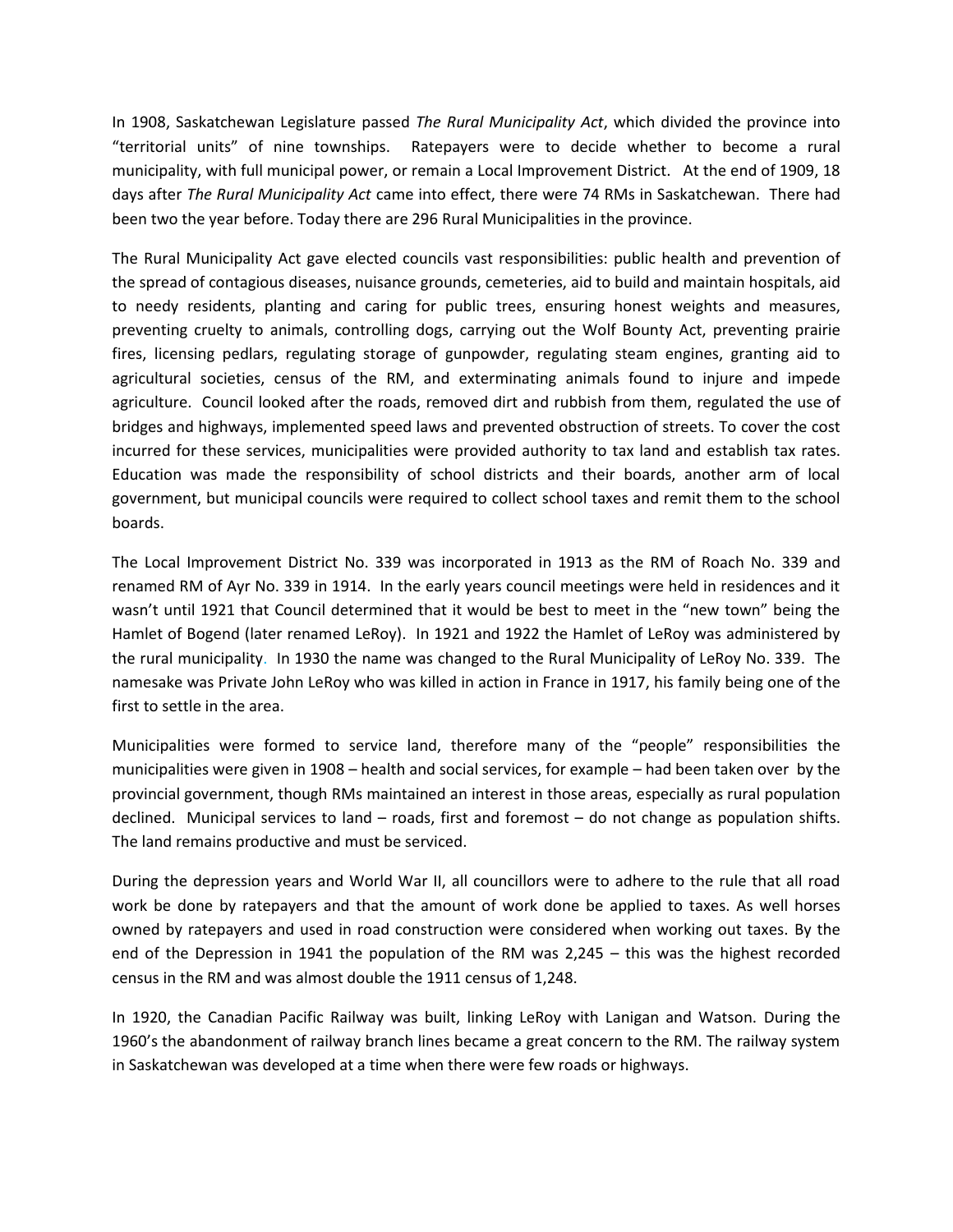During the 1940's, the Royal Canadian Air Force No. 5 Bombing and Gunnery School (Dafoe Airport) was located on the east side of the RM along Highway No. 6. Training exercises included bombing over the Quill Lakes. When the Base was closed many of the buildings were moved to surrounding communities. One of the buildings became the LeRoy Hospital which is now Evergreen Country Home and another was the LeRoy Legion Hall which is now the School of Dance. In 1946 the LeRoy Union Hospital was formed and served all residents of the Town and the RM, the RM having paid 95% of the cost of the new hospital. The LeRoy Ambulance Service, established by the LeRoy Union Hospital Board, did not dissolve when the hospital closed. It remained in operation through volunteer services. In 1969 the Town of LeRoy and the RM jointly formed the LeRoy Volunteer Fire Department.

In the early 1950's horse and buggy days were coming to an end. With changes in the mode of transportation the need for better road standards had become eminent. In 1950 the municipality petitioned the government to assist in construction of an all-weather market road from the Town of LeRoy to Highway No. 6. The road improvement commenced in 1953/54, was reconstructed in 1967, and was eventually taken into the secondary highway system. In 1956 the government introduced the grid road system and ten years later the main farm access roads came into being. 1965 marked the conclusion of the ten year Grid Road Program, during which period 63  $\frac{1}{2}$  miles of grid road had been constructed in the RM. Trucking became an important mode of transportation with the development of the grid road system and provincial highways.

Along with the development of modern agriculture methods and development of grid roads, landowner concerns were raised in regard to proper drainage of farm land. The first significant request for the formation of a Conservation and Development Area for the municipality was lodged with the Minister of Agriculture in 1955. Five Conservation and Development Area Authorities and the Lanigan Creek-Delwood Brook Watershed Association were formed to give the municipality adequate drainage.

With changes to farming operations through the 1960's and 1970's, acres farmed by any one farm increased which resulted in a decrease to rural population. The 2011 Statistics Canada census reported the population for the RM of LeRoy as 490. The agriculture focus of the RM and surrounding areas maintains a major economic component, with Intensive Livestock Operations, cereal and pulse grain operations and cattle and bison production. With the recent introduction and development of potash in the area, the province has identified the RM of LeRoy and the surrounding area as a Rapid Growth Area. This has created interest in the area, influenced by the development of twenty-seven miles of municipal road (most of it paved) and contributed to the development of acreages and the creation of new yard-sites to service the anticipated growth.

LeRoy Leisureland Regional Park, which opened in 1970, with the collaboration of surrounding municipalities, provides regional residents with a nine-hole golf course, beach volley ball area, sand bottom swimming pool, camping and picnic area. The park has been upgraded over the years to include a licensed clubhouse, pro-shop and grass greens.